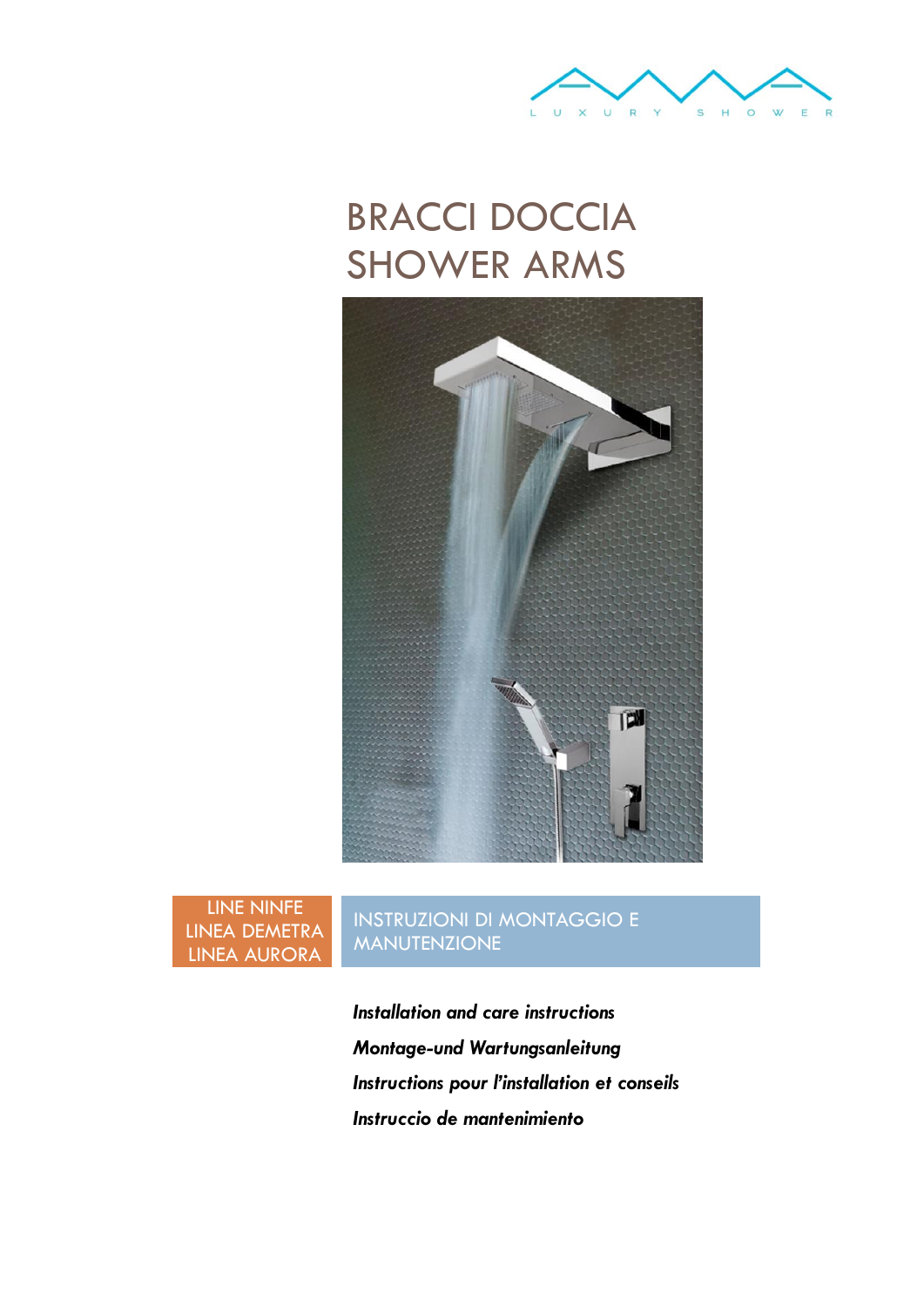

NI8000L/NI8500L BR01T/BR01TI BR02Q/BR02QI

QUOTE IMPORTANTI – IMPORTANT SIZES – WICHTIGE ABMESSUNGEN – DIMENSIONS IMPORTANTES TAMAÑOS IMPORTANTES









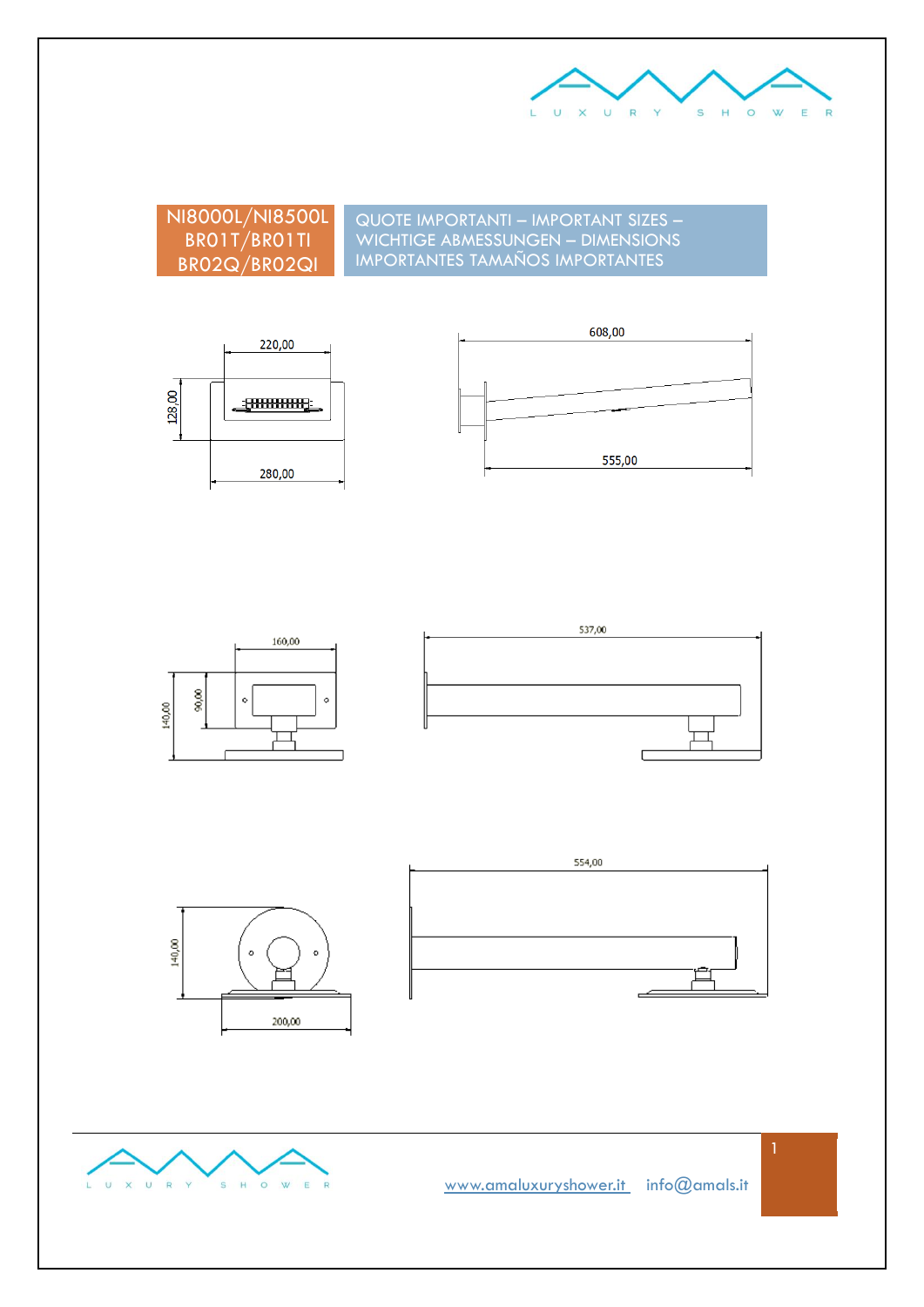

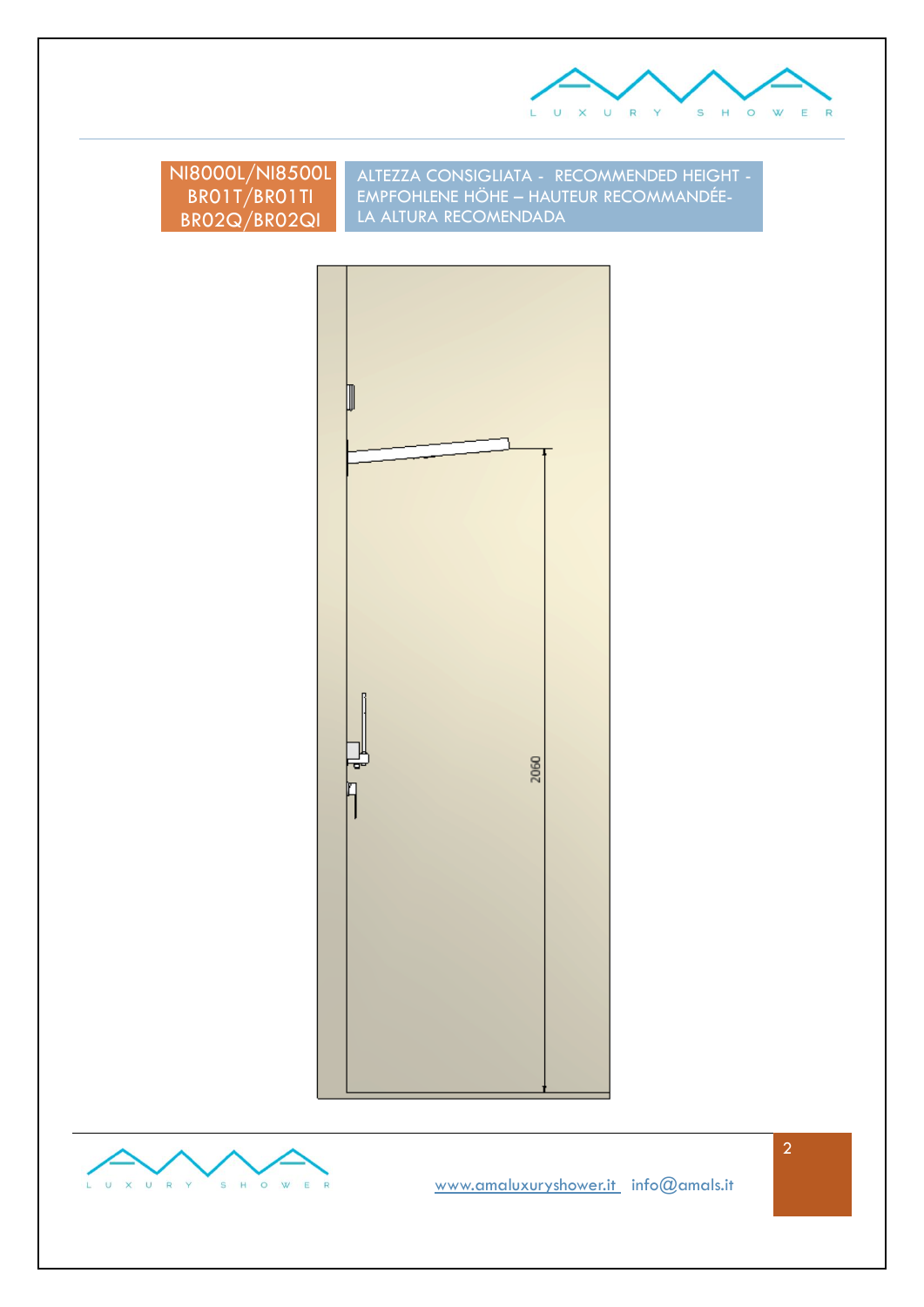

NI8000L/NI8500L BR01T/BR01TI BR02Q/BR02QI

ISTRUZIONI DI MONTAGGIO - INSTALLATION INSTRUCTIONS–MONTAGEANLEITUNG-INSTRUCTIONS DE MONTAGE INSTRUCCIONES DE MONTAJE



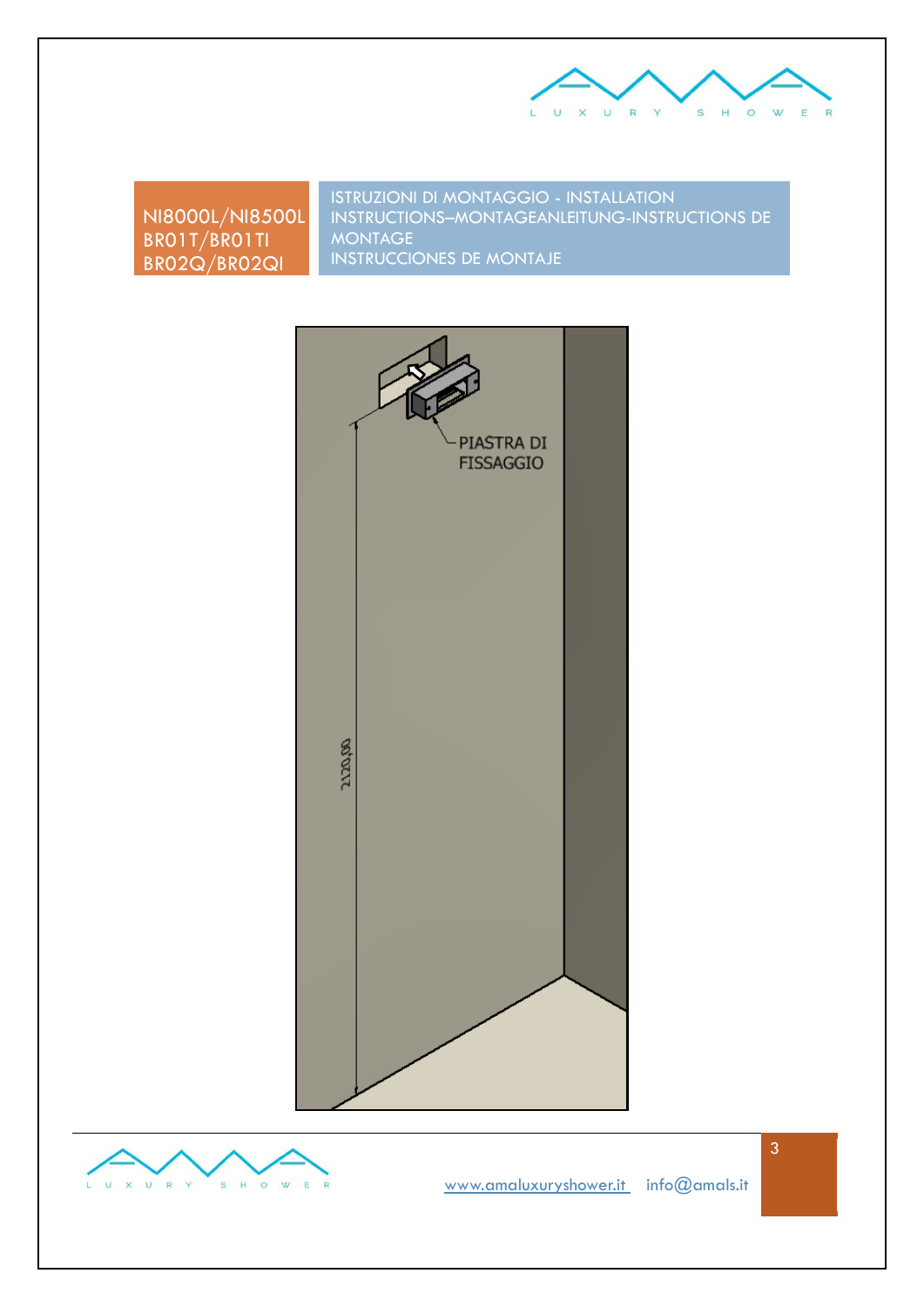

# NI8000LC

ISTRUZIONI DI MONTAGGIO INSTALLATION INSTRUCTIONS MONTAGEANLEITUNG INSTRUCTIONS DE MONTAGE INSTRUCCIONES DE MONTAJE



**1**. Braccio soffione - Showerhead arm - Duschkörper - Bras tête de douche - Cuerpo del rociador

## **2.** LED RGB

**3.** Soffione incassato- Recessed shower head- Eingeschlossener Duschkopf- Tête de douche encastrée- Rociador encajado

**4**. Piastra copertura – Coverplate- Abdeckplatte - Plaque de fermeture - Placa de cobertura

**5.** Corpo cascata - Waterfall shower head - Wasserfall Duschkopf - Tête de douche a chute – Chorro de agua a cascada

**6.** Supporto a murro-Wall support- Wandhalterung- Support mural - Soporte de pared

**7.** Piastra - Support - Bodenplatte - Support - Soporte

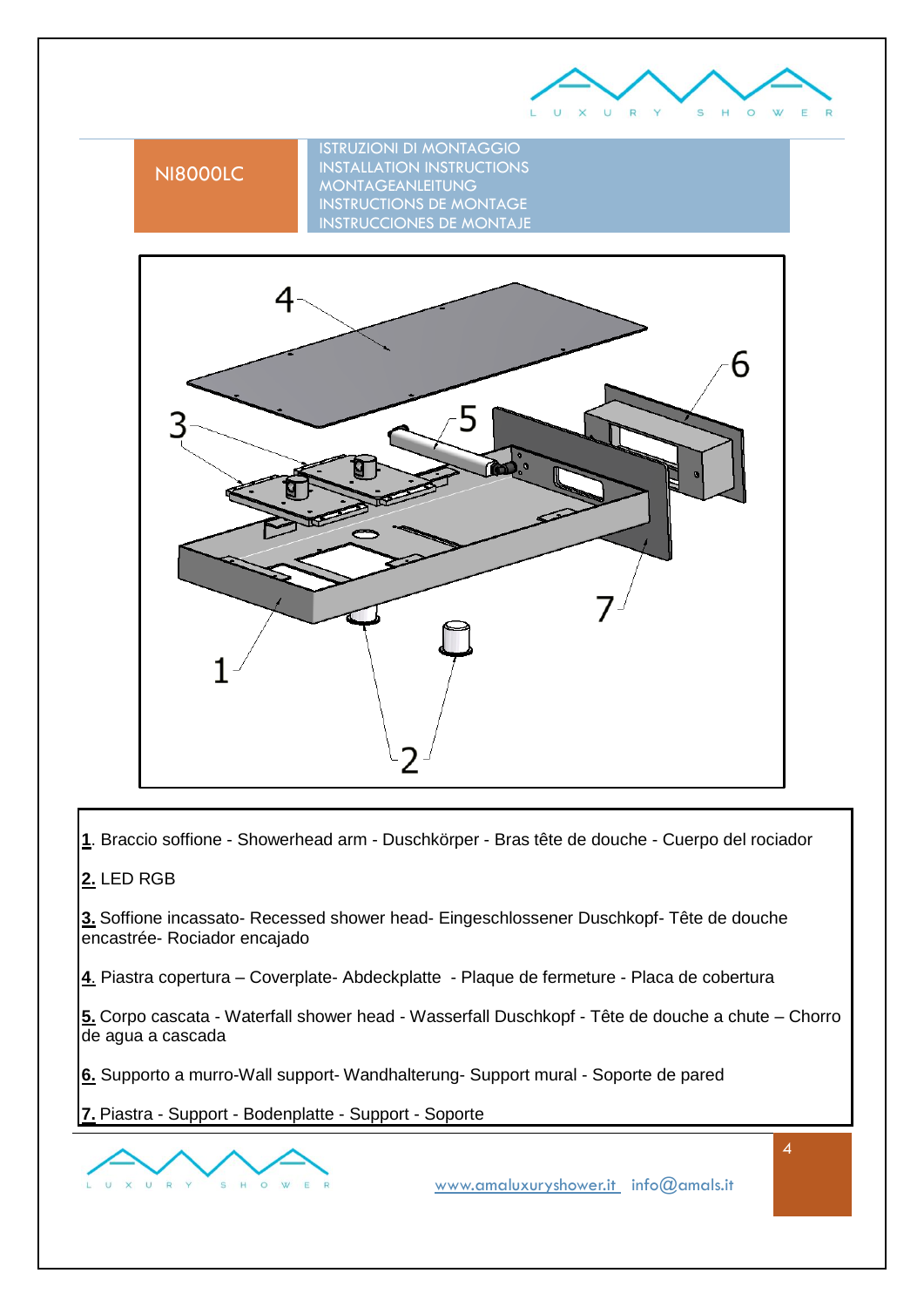

NI8000LC PREDISPOSIZIONE CONSIGLIATA -RECOMMANDED SET UP-EMPFOHLENE VORBEREITENDE MESSNAHMEN- INSTALLATIONES RECOMMANDEESI PREDISPISICIONES RECOMENDADO

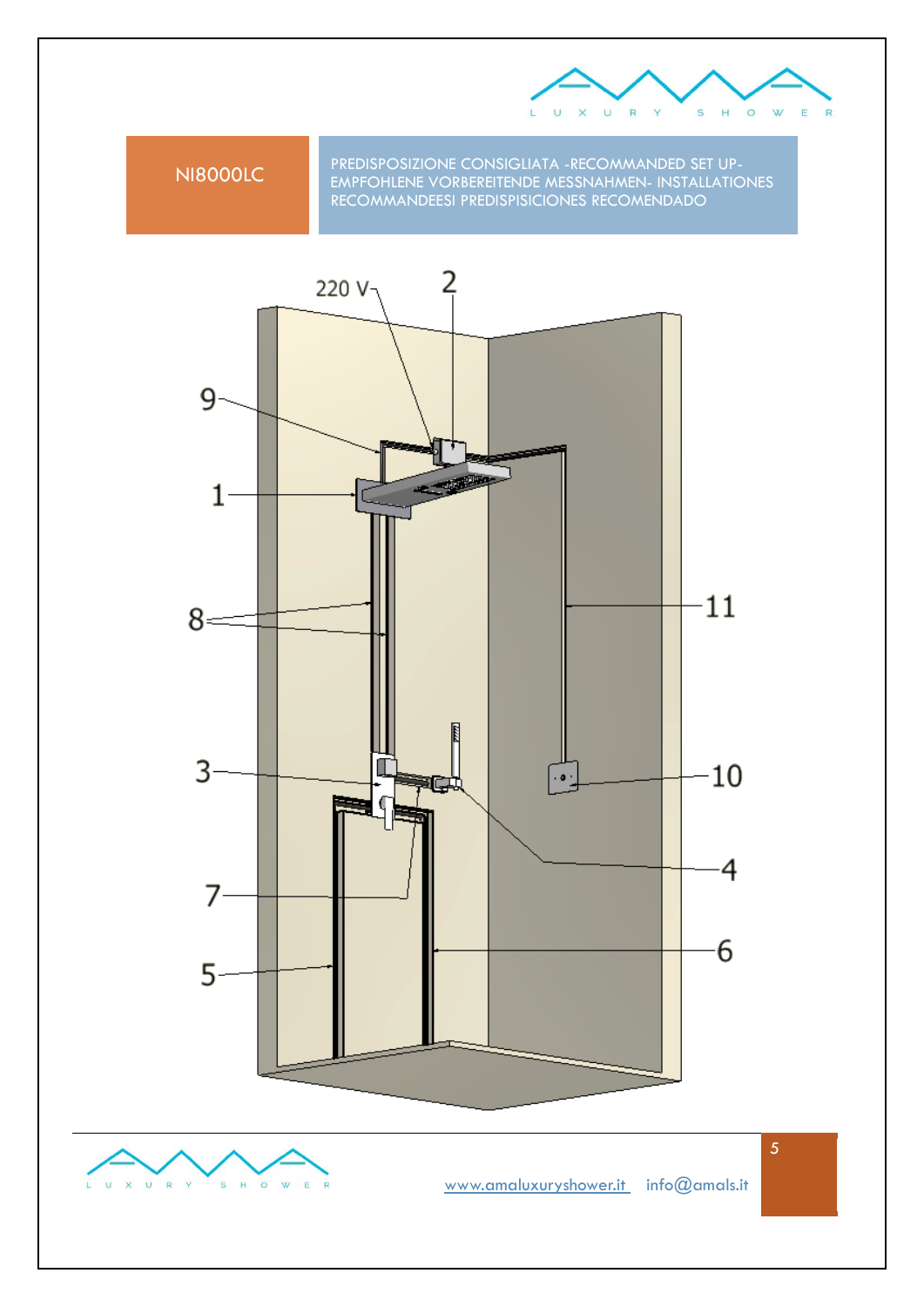

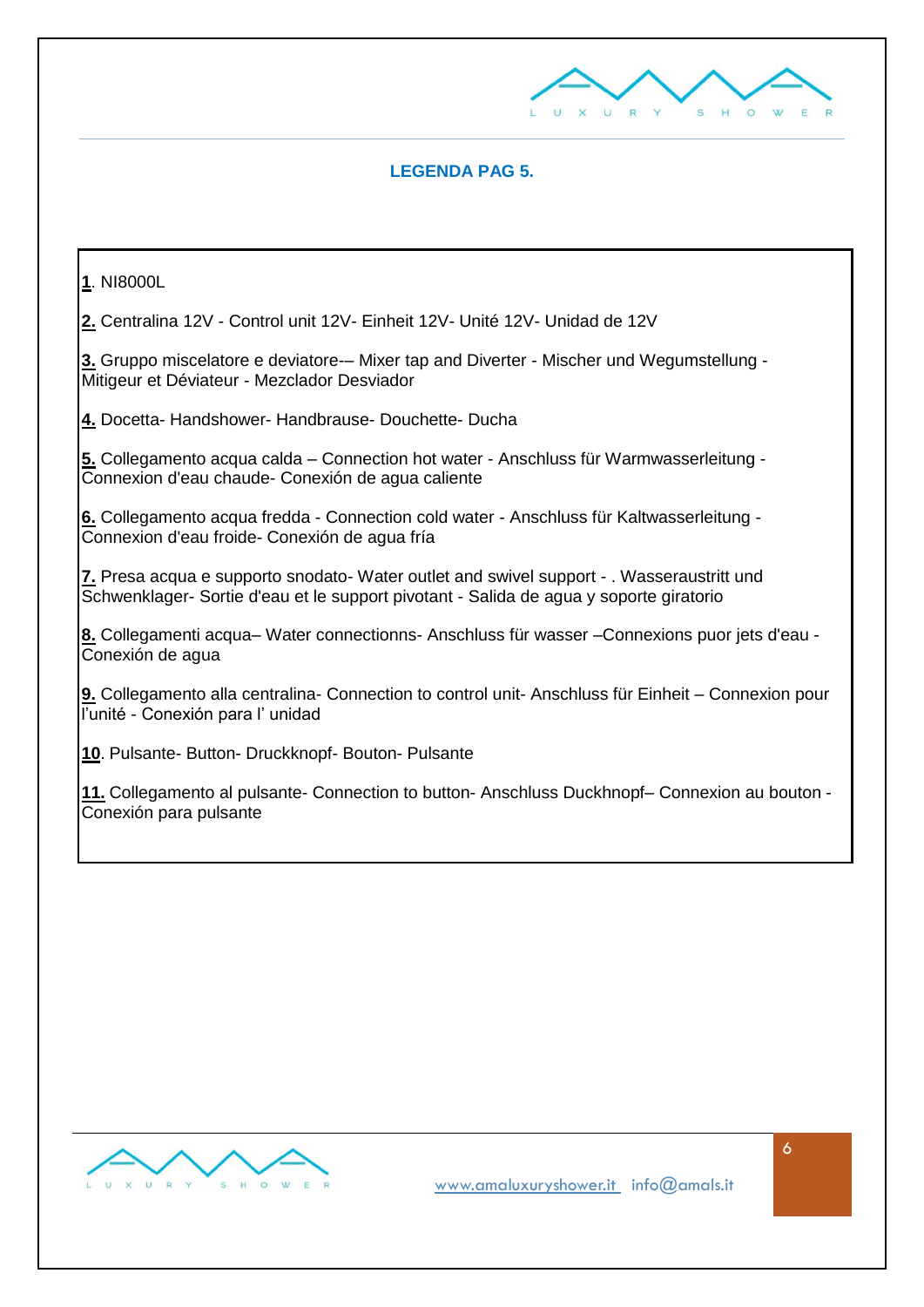



SOSTITUZIONE CARTUCCE CARTRIDGE REPLACEMENT- AUSWECHSELN DERKARTUSCHEN - SUBSTITUTION DES CARTOUCHES - SUSTITUCIÓN DE LOS **CARTUCHOS** 







[www.amaluxuryshower.](http://www.amaluxurishower/)it info@amals.it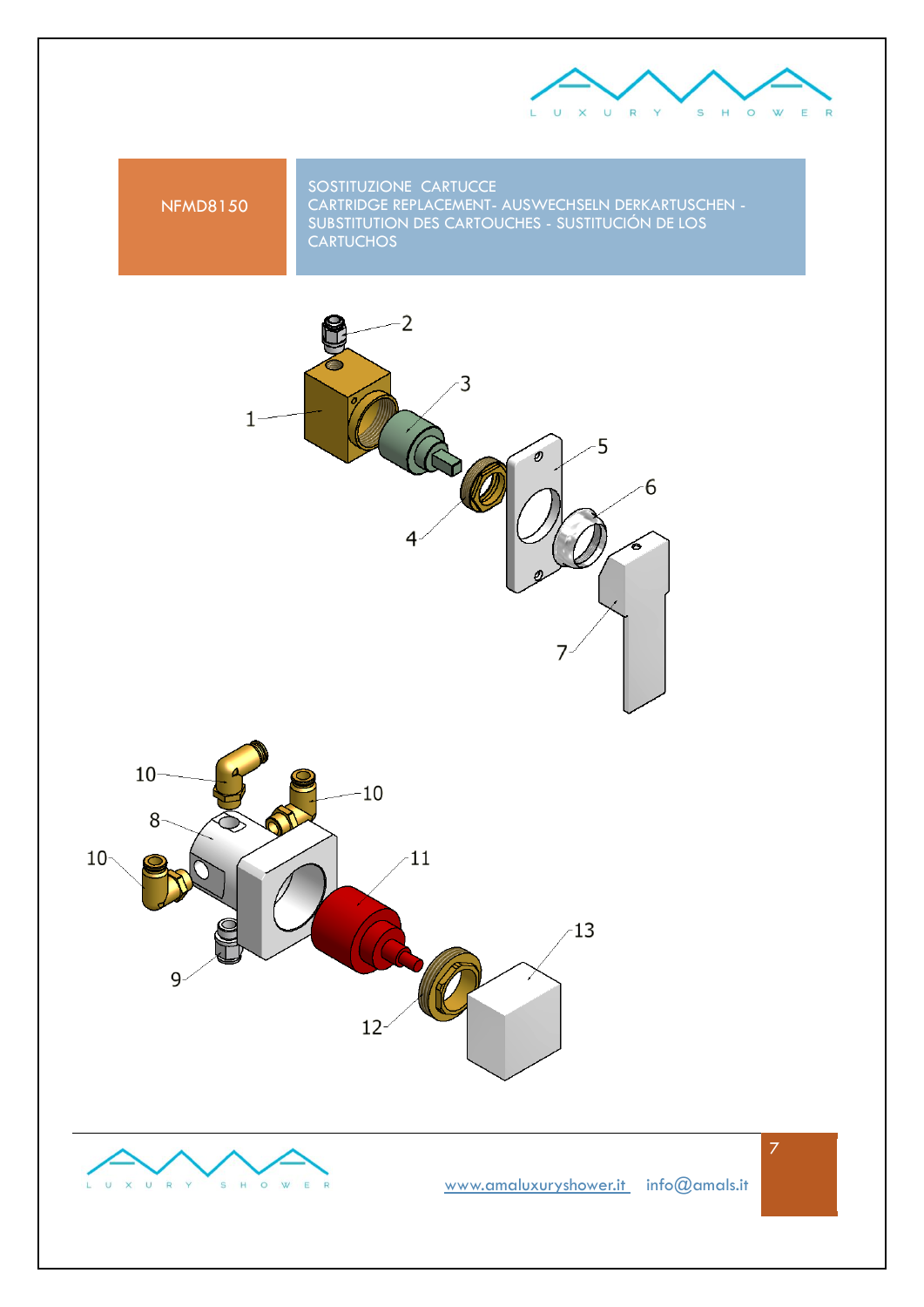

## **LEGENDA PAG 10.**

**1.** Corpo miscelatore - Body mixer - Körper Mischer – Corps mélangeur – Cuerpo mezclador

**2.** Raccordo diritto ¼- Rackord ¼ - Verbindungen ¼ - Raccord ¼- Conexione ¼

**3.** Cartuccia miscelatore d.35- Mixer cartridge d.35- Mischkartusche d.35 - Cartouche mitigeur d.40 - Cartucho mezcldor d.35

**4.** Ghiera serraggio cartuccia miscelatore - Mixer cartridge lock nut -Gewindering zur Befestigung der Mischkartusche - Ecrou de serrage cartouche mitigeur- Tuerca de jación del cartucho mezclador

**5.** Piastra copertura – Coverplate- Abdeckplatte - Plaque de fermeture - Placa de cobertura

**6.** Coprighiera - Mixer cartridge lock nut - Gewindering zur Befestigung der Mischkartusche - Ecrou de serrage cartouche mitigeur - Tuerca de jación del cartucho mezclador

**7**. Maniglia leva - Lever handles -Grihebel - Levier pour poignées - Palanca para manijas

**8.** Corpo deviatore - Body diverter - Körperverteiler – Corps deviateur- Cuerpo desviador

**9.** Raccordo diritto ¼- Rackord ¼ - Verbindungen ¼ - Raccord ¼- Conexione ¼

**10**. Raccordo curvo - Rackord - Verbindungen - Raccord - Conexione

**11.** Cartuccia deviatore d.40 -Diverter cartridge d.40- Umstellkartusche d.40 – Cartouche d'inverseur d.40 - Cartucho desviador d.40

**12.** Ghiera serraggio cartuccia deviatore- Diverter cartridge tightening ring nut- Umstellkartuschen-Druckhülse- Bague deserrage de cartouche d'inverseur- Cápsula de sujeción del cartucho desviador

**13.** Maniglia deviatore- Supply handle - Einschaltgri- Poignée de diverteur- Manija de suministro

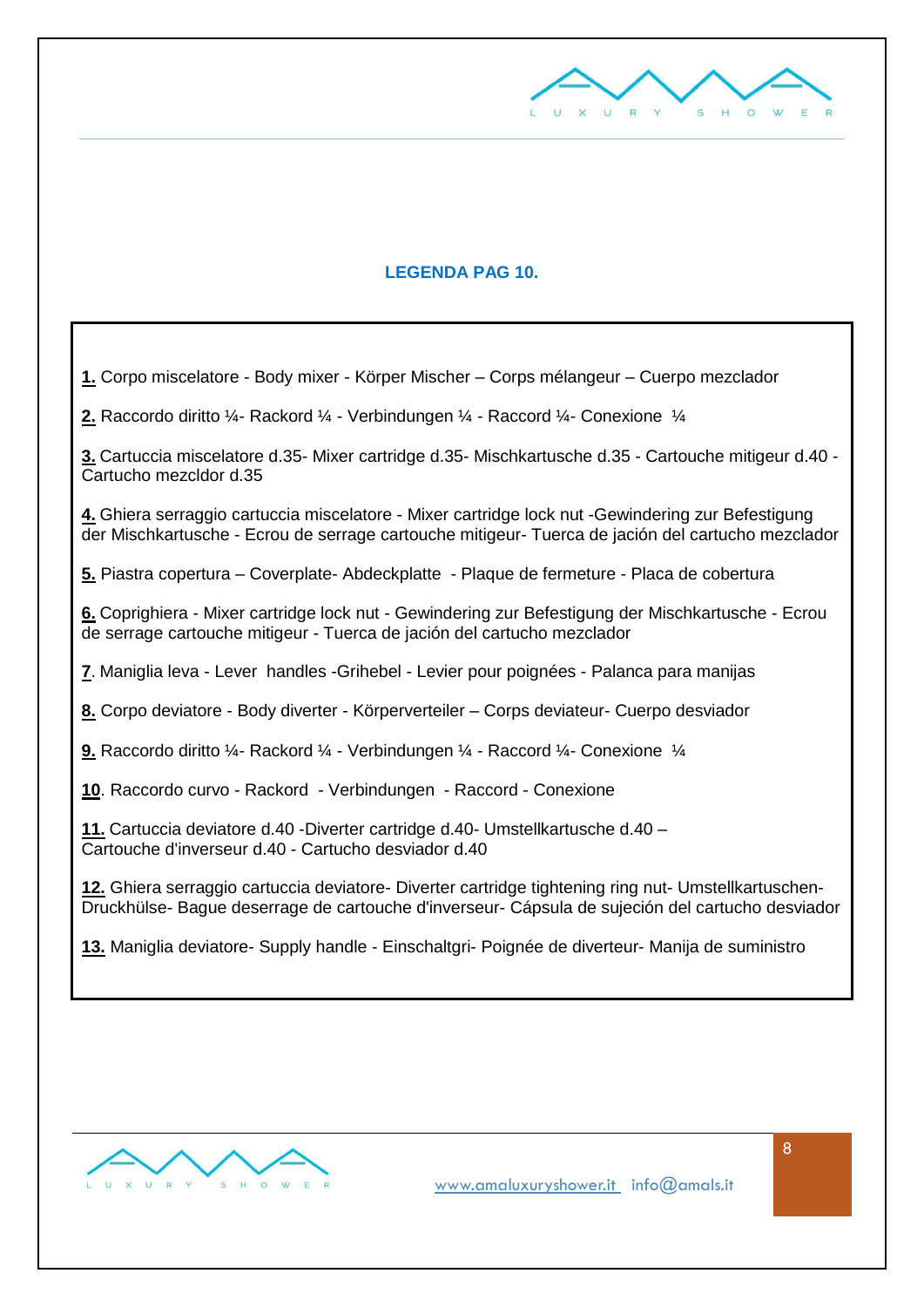

CRUR900

FUNZIONAMENTO TASTIERA DI CONTROLLO Control Keypad Operation - Bedienen Der Steuertastatur - Fonctionnement Du Clavier De Commande - Funcionamiento Panel De Control



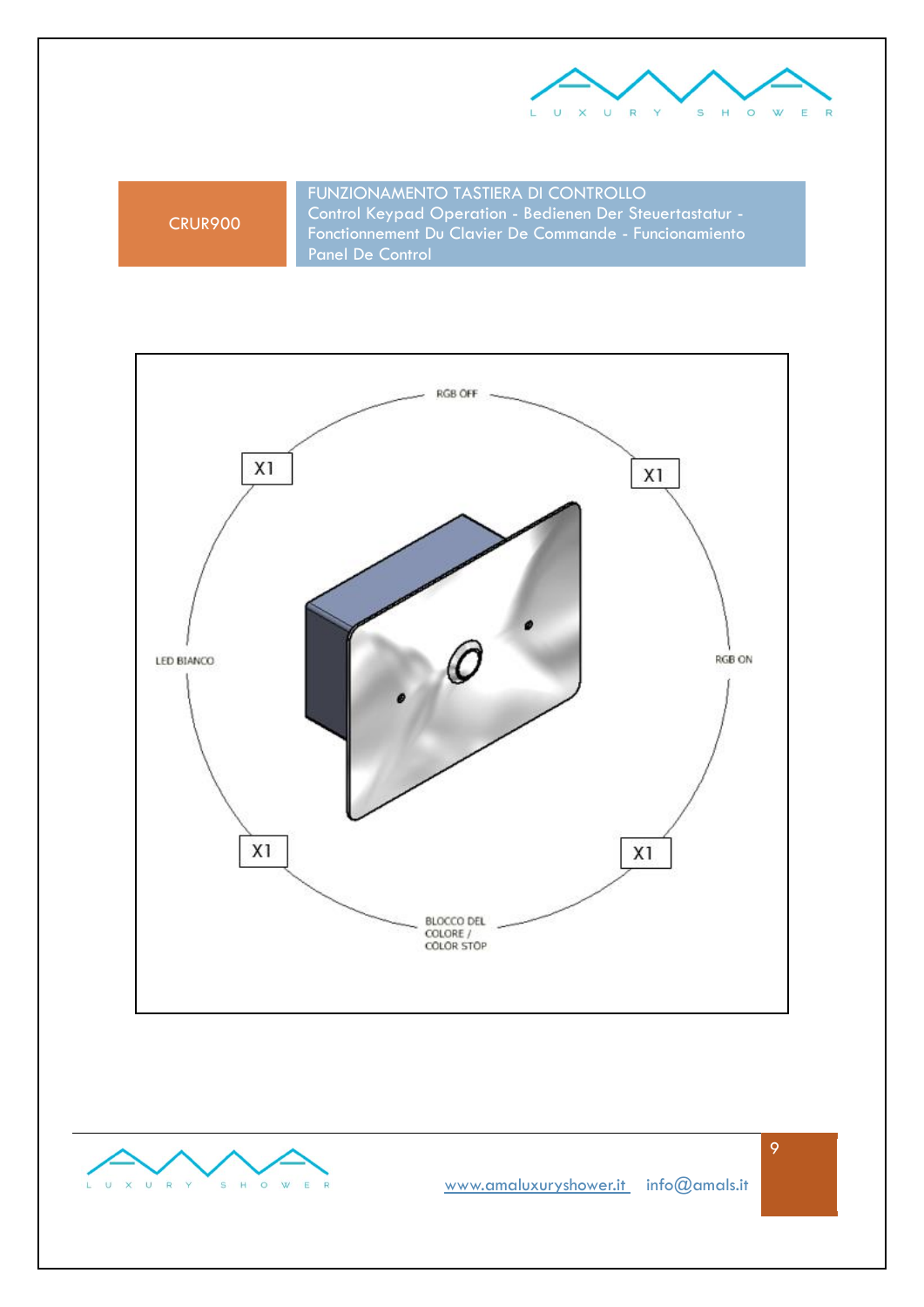

LINEA DEMETRA LINEA AURORA

ISTRUZIONI DI MONTAGGIO INSTALLATION INSTRUCTIONS MONTAGEANLEITUNG INSTRUCTIONS DE MONTAGE INSTRUCCIONES DE MONTAJE







[www.amaluxuryshower.](http://www.amaluxurishower/)it info@amals.it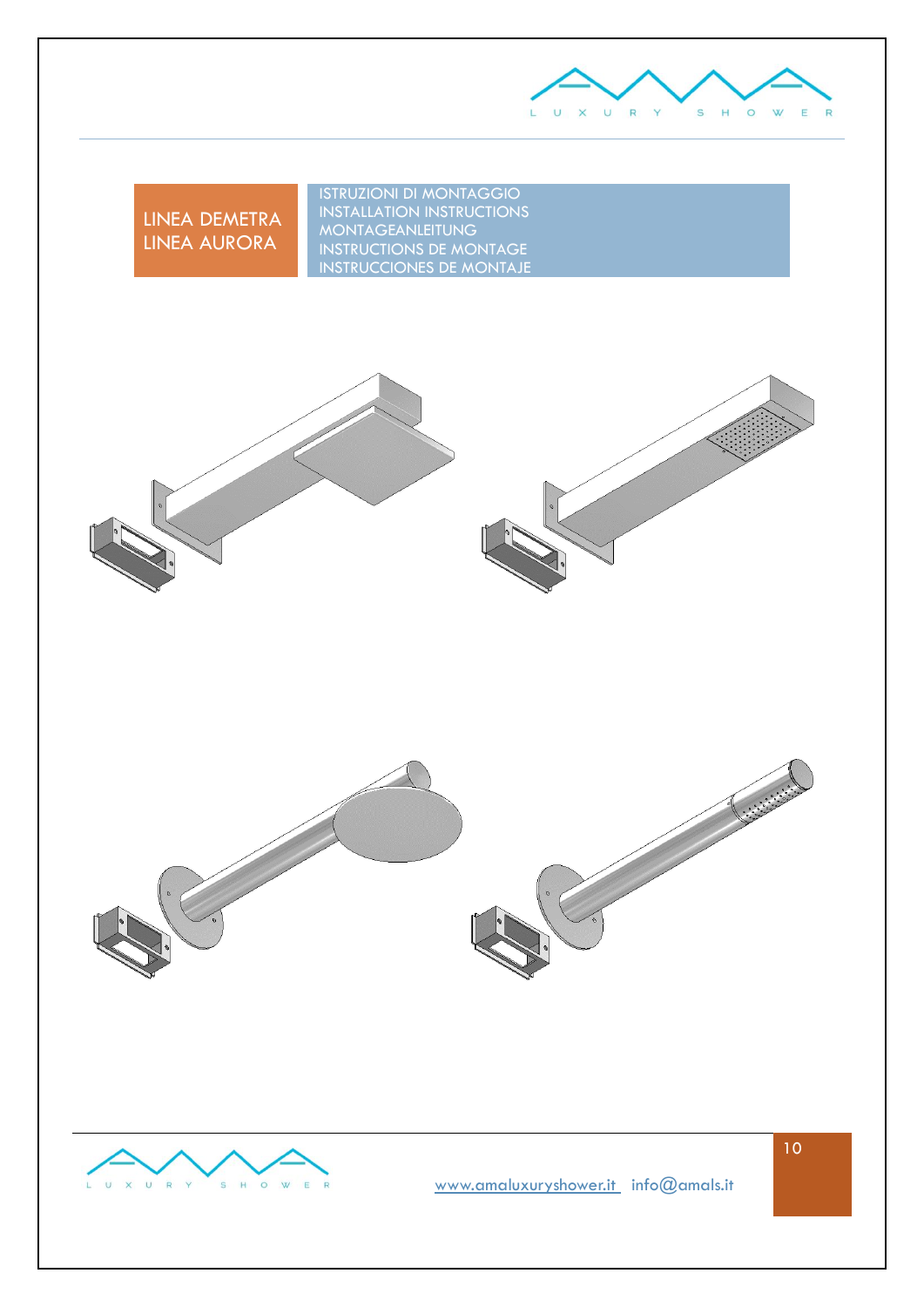

RACCOMANDAZIONI PER IL CORRETTO UTILIZZO – RACOMMNDATIONS FOR PROPRE USE – CONSEILS D'ENTRETIEN – EMPFEHLUNGEN FÜR DIE KORREKTE BENUTZUNG – RECOMENDACIONES PARA UNA UTILIZACIÓN CORRECTA

Per evitare che le impurità possano giungere all'interno del prodotto dando origine problemi di funzionamento, spurgare sempre l'impianto prima di collegare i tubi di alimentazione. É consigliabile installare all'ingresso dell'impianto un apposito filtro.

Per evitare che il calcare intasi il diffusore, consigliamo di strofinare periodicamente gli ugelli in silicone per liberarli dal calcare e per mantenere il diffusore sempre pulito.

**The T**o prevent impurities from getting inside the product and causing functional problems, always flush out the system before connecting it to the supply pipes.

It is recommended to install the filter at the system's water intake.

To keep the diffuser clean and prevent lime scales from clogging the diffuser, we advise that you periodically rub the silicone nozzles to free them of the lime deposits.

Um zu verhindern, dass Schmutz ins Innere des Produkts gelangen und zu Funktionsstörungen führen, muss die Rohrleitung vor dem Anschluss sorgfältig gespült werden. Das Einbauen eines Filters am Eingang der Anlage ist zu empfehlen.

Um zu verhindern, dass Kalkablagerungen den Duschstrahl verstopfen, empfehlen wir, die Silikondüsen regelmäßig mit einem Tuch zu reinigen, damit der Duschkopf immer sauber bleibt.

Pour éviter que des impuretés puissent se déposer à l'intérieur du produit et provoquer des dysfonctionnements, nous vous conseillons de toujours purger l'installation avant de raccorder les conduits d'alimentation. Nous vous conseillons d'installer à l'entrée du produit un filtre adapté. Pour éviter que le calcaire obstrue le diffuseur, nous vous conseillons d'essuyer périodiquement les buses en silicone pour les libérer du calcaire et maintenir le diffuseur toujours propre.

**Para evitar que impurezas puedan llegar al interior del producto originando problemas de** funcionamiento, purgue siempre la instalación antes de conectar los tubos de alimentación. Es aconsejable instalar, en la entrada de la instalación, un filtro adecuado.

Para evitar que la cal atasque el difusor, aconsejamos limpiar periódicamente las boquillas de silicona para eliminar la cal y mantener el difusor siempre limpio.

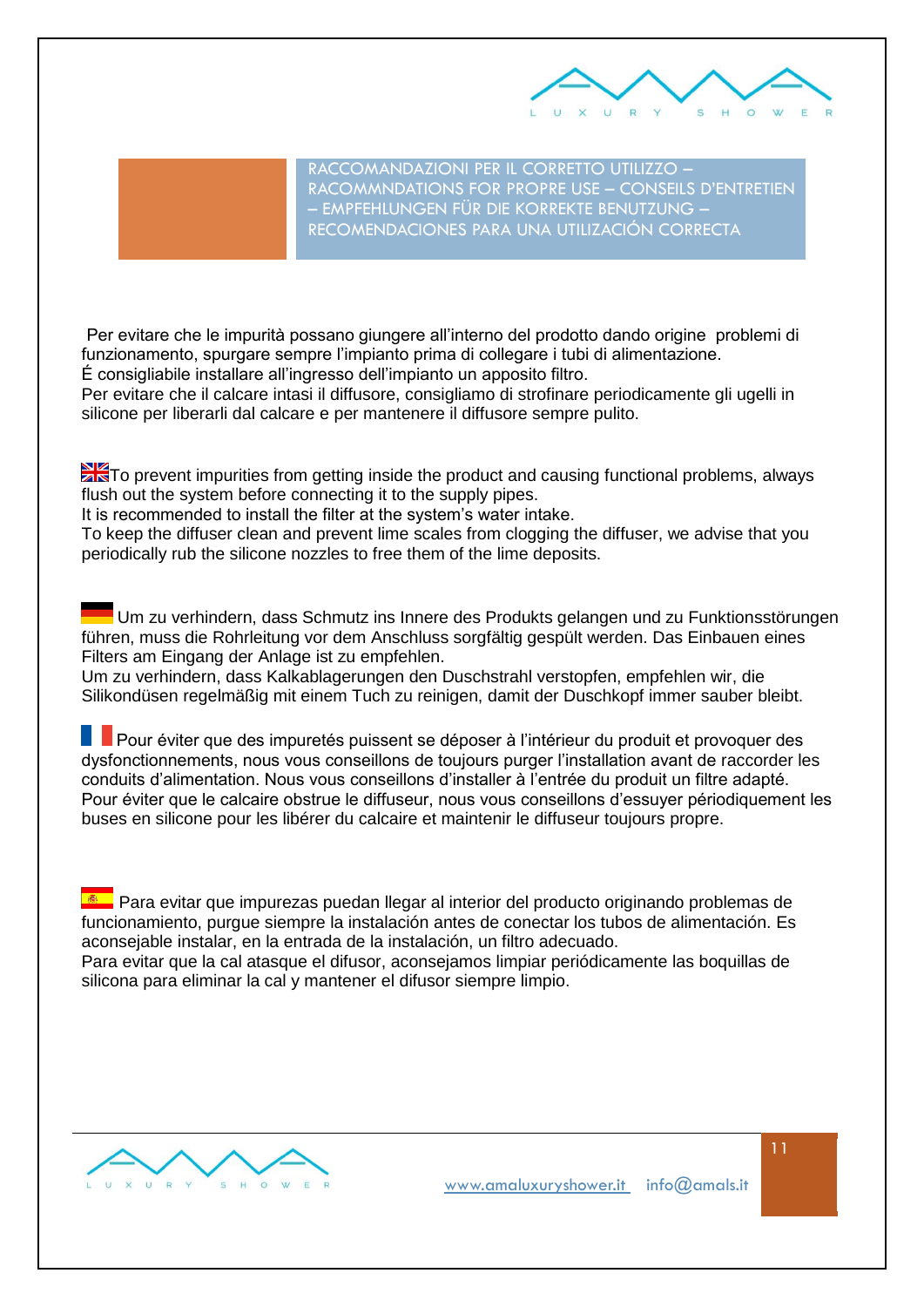

CU6000L RACCOMANDAZIONI PER LA PULIZIA CLEANING - NETTOYAGE - DIE REINIGUNG - PARA LA LIMPIEZA

 Per mantenere inalterata nel tempo la bellezza originale dei prodotti, è necessario osservare alcuni accorgimenti.

Per la pulizia parti metalliche: l'acqua contiene calcio che si deposita sulla superficie dei prodotti e forma macchie sgradevoli.

Per la normale pulizia del prodotto è sufficiente utilizzare un panno umido con un po' di sapone, sciacquare ed asciugare.

E' possibile quindi evitare la formazione di macchie di calcare asciugandolo dopo ogni uso. Non impiegare mai detergenti o disinfettanti abrasivi o contenenti alcool, 25 acido cloridrico o acido fosforico.

Pulizia degli ugelli in silicone: il soffione è dotato di ugelli in silicone "Self-Clean".

Questi ugelli in silicone, sono estremamente resistenti al calore e proprio con l'acqua calda si dilatano facendo così staccare il primo strato di calcare.

Inoltre, flettendo periodicamente con la mano, i ugelli in silicone, le insenature si liberano facilmente dal calcare.

 $\frac{1}{2}$  To keep the material's appearance as long as possible, it is necessary to observe some precautions.

Cleaning metal parts: water contains calcium that deposits on surfaces and forms unpleasant spots. For routine cleaning, simply use a damp cloth with a little soap, rinse and dry.

Calcium spots can therefore be avoided by drying after use..

Never use abrasive detergents or disinfectants or those containing alcohol, hydrochloric acid or phosphoric acid.

All shower heads are equipped with silicon nozzles "Self-Clean"

These silicon nozzles are extremely heat resistant and with hot water they dilate, thus detaching the first layer of calcium. Moreover, periodically rubbing the silicon nozzles manually easily gets rid of calcium.

Um die Materialien so gut wie möglich zu schützen, müssen einige grundlegende Regeln befolgt werden. Reinigung der Metallteile.

Unser Wasser enthält Kalk, das sich auf der Oberfläche des Produktes absetzt und unschöne Flecken bildet.

Um die Brause einer normalen Reinigung zu unterziehen, reicht es aus, diese mit einem feuchten Tuch und etwas Seife zu säubern, mit Wasser abzuspülen und abzutrocknen.

Um die Bildung von Kalkflecken zu vermeiden, genügt es also, die Brause nach jedem Gebrauch gut abzutrocknen

Benutzen Sie auf keinen Fall Reinigungs- oder Desinfektionsmittel, welche die Oberfläche zerkratzen bzw. Alkohol, Salz- oder Phosphorsäure, Bleichmittel, Chlor usw enthalten. Dieses Produkt ist mit den Gummidüsen des "Self-Clean" ausgestattet.

Die Gummidüsen dieses Systems sind besonders hitzebeständig.Sobald warmes Wasser durch die Düsen läuft, dehnen sie sich, wodurch sich die oberste Schicht Kalk ablöst. Darüber hinaus sollte man die Silikondüsen regelmäßig mit der Hand zusammendrücken, da sie hierdurch problemlos vom Kalk befreit werden.

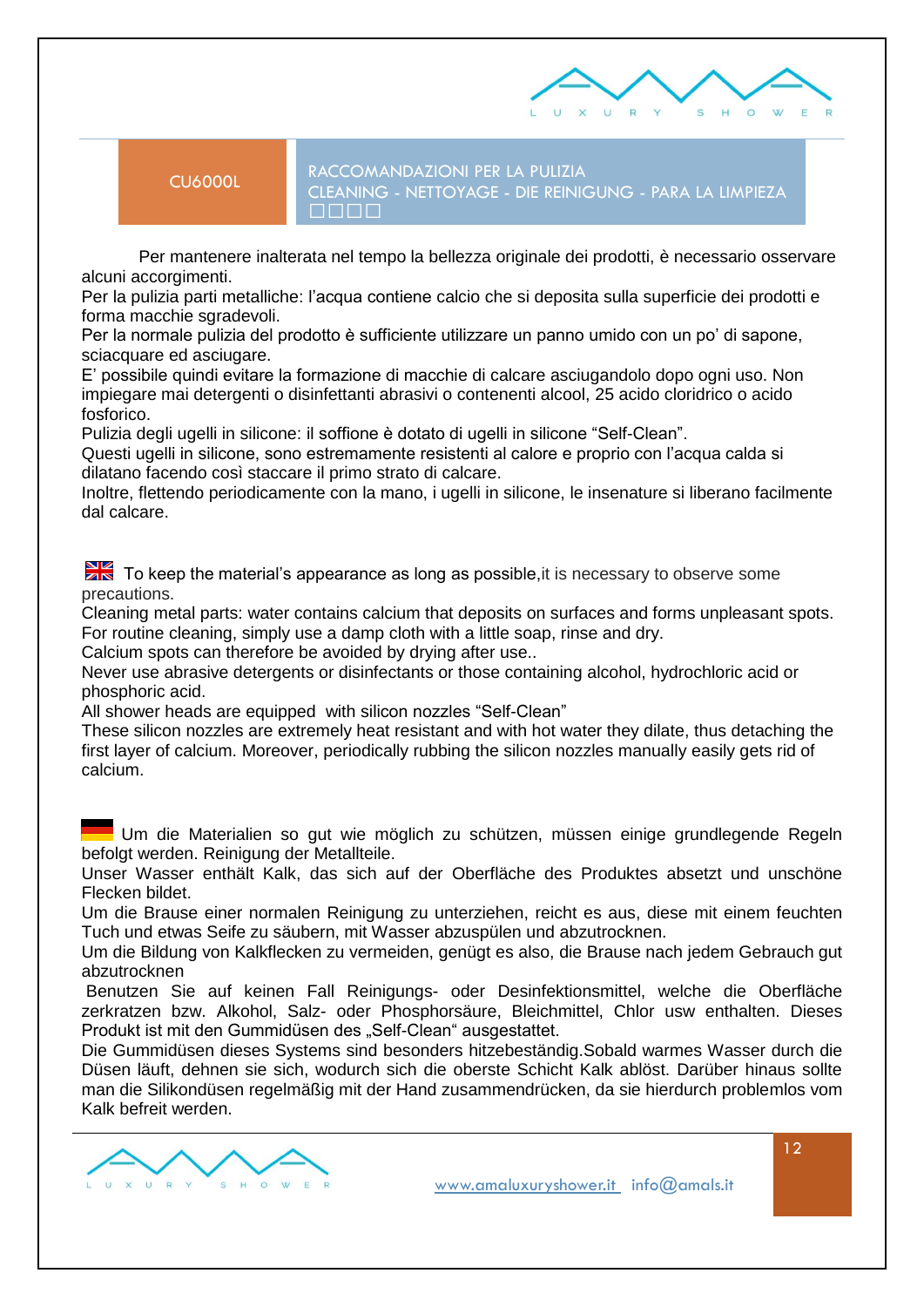

**Pour que le matériel conserve le plus longtemps possible son aspect d'origine, nous vous** invitons d'observer certaines précautions.

Nettoyage des parties métalliques: l'eau contient du calcaire qui se dépose à la surface du produit et forme des taches inesthétiques.

Pour le nettoyage normal du produit, utiliser un chiffon humide avec un peu de savon, rincer et sécher.

Il est possible d'éviter la formation de taches de calcaire en l'essuyant après chaque utilisation

Ne jamais faire usage de détergents ou de désinfectants abrasifs ou contenant de l'alcool, de l'acide chlorhydrique ou de l'acide phosphorique,

Votre tête de douche est munie du buses en silicone "Self-Clean" (modules)

Ces modules en silicone sont extrêmement résistants à la chaleur et se dilatent sous l'action de l'eau chaude, permettant ainsi à la première couche de calcaire de se décrocher. En outre, il suffit d'appuyer régulièrement avec la main sur les modules en silicone pour libérer le calcaire présent dans les orifices.

**E Para mantener a largo plazo el aspecto del material, es necesario observar algunas reglas.** Para la limpieza de las partes metálicas: el agua contiene calcio que se deposito en la superficie de los productos y forma manchas desagradables.

Para la limpieza normal del producto se debe utilizar un paño húmedo con un poco de 26 jabón, enjuagarlo y secarlo.

Se puede evitar la formación de manchas de cal secando el producto luego de cada uso. No emplee detergentes o desinfectantes abrasivos o que contengan alcohol, ácido clorhídrico o ácido fosfórico, Leiía, cloro

La ducha está dotada de los tetones de goma sistema "Self-clean".

Estos módulos de goma, son extremadamente resistentes al calor y precisamente se dilatan con el agua caliente permitiendo, de este modo, que se desprenda la primera capa de cal. Además, doblando periódicamente con la mano, los módulos de silicona, las acanaladuras se liberan fácilmente del calcáreo.

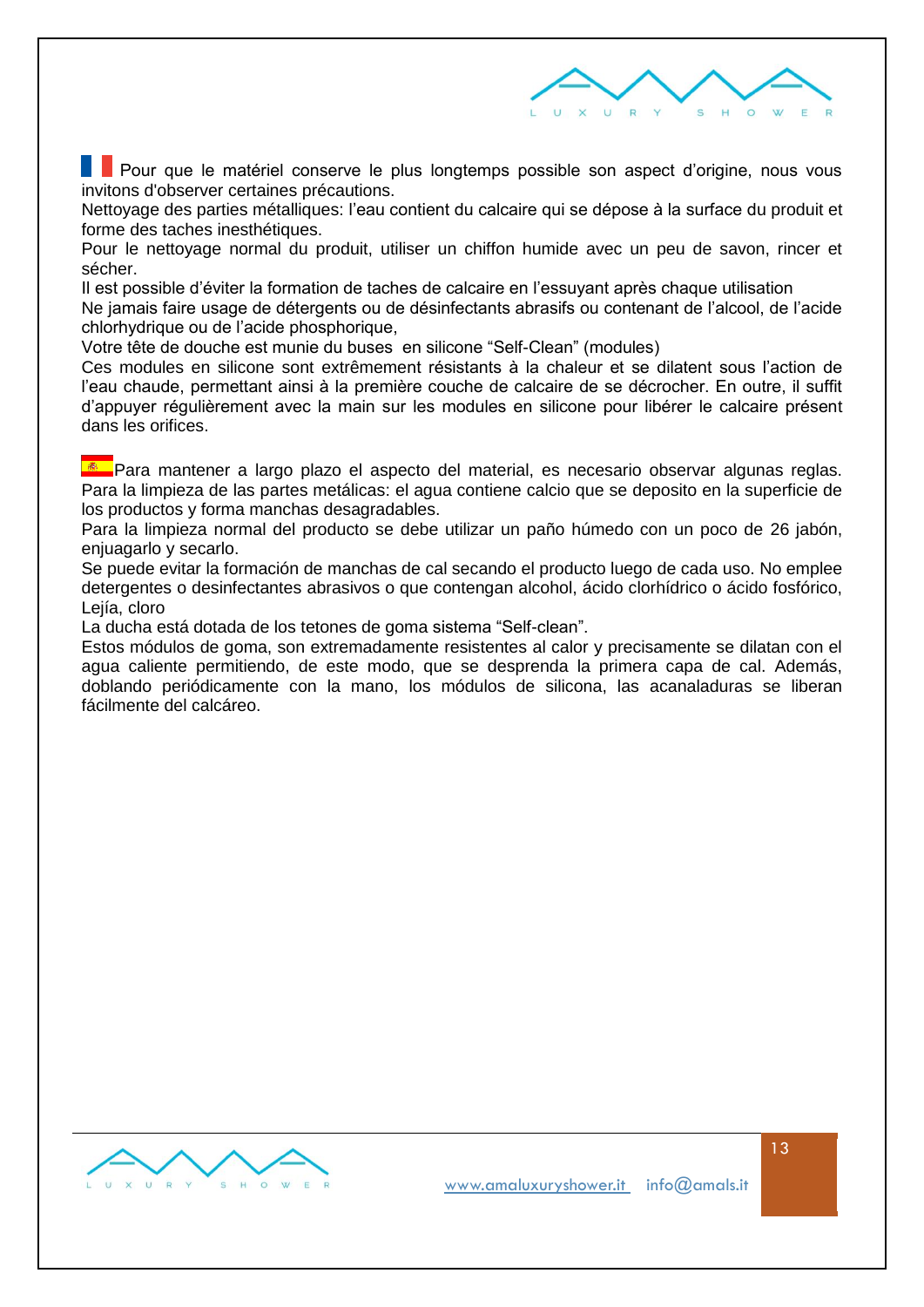

CU6000L CONDIZIONI DI GARANZIA WARRANTY TERMS - GARANTIEBEDINGUNGEN - CONDITIONS DE GARANTIE - CONDICIONES DE GARANTÍA • f • •

Complimenti per aver acquistato una colonna doccia AMA LUXURY SHOWERS.

Si tratta di un articolo di qualità costruito per durare nel tempo e mantenere inalterata la sua bellezza. Per la realizzazione di ogni prodotto AMA LUXURY SHOWERS, vengono usati materiali di alta qualità: acciaio inox AISI 316 L e ottone cromato a spessore per gli accessori.

Prima di procedere all'installazione, è consigliabile leggere attentamente le istruzioni di seguito riportate relative al montaggio, all'uso corretto e alla cura necessaria del prodotto, conservando questo foglio come riferimento per eventuali necessità.

I prodotti AMA LUXURY SHOWERS hanno una garanzia di 3 anni della data di acquisto, sui difetti di materiali e di lavorazioni. La garanzia pertanto non copre:

- componenti soggetti a normale usura, quali aeratori e anelli O-Ring

- danni derivati da uso improprio od errato montaggio

- danni derivati da cattiva manutenzione (uso di prodotti impropri per la pulizia, calcare e altri detriti presenti nelle tubature dell'acqua)

- danni derivati da interventi di terzi non autorizzati o dovuti all'uso di ricambi non originali AMA LUXURY SHOWER.

In caso di problemi coperti da garanzia, l'acquirente deve restituire al fabbricante, a sue spese, il prodotto debitamente imballato e provvisto sia della prova di acquisto (scontrino, fattura, etc.), sia del presente tagliando di garanzia. AMA LUXURY SHOWERS provvederà, a suo insindacabile giudizio, a riparare il difetto o a sostituire la colonna doccia a titolo gratuito.

Qualora la garanzia non si possa applicare, il fabbricante concorderà il da farsi con il cliente. Spese di spedizione, di collaudo e per eventuali interventi saranno interamente a carico del cliente..

La garanzia non può essere applicata se il tagliando di controllo non viene restituito. Non si accettano fotocopie del tagliando e tagliandi incompleti, alterati, manomessi o non corrispondenti al prodotto effettivo.

Per quanto non esplicitamente dichiarato sul presente foglio, il riferimento è alle Condizioni Generali di Vendita del Listino Prezzi AMA Luxury Shower in vigore.

**EX** Compliments for purchase of an AMA LUXURY SHOWERS product.

It's a high quality product build to last long and to maintain unaltered its beauty in time. For the construction of each AMA LUXURY SHOWERS products high quality materials are used: stainless steel AISI 316 L and chrome plated brass for accessories.

Before installation, please read carefully the following instructions in order to ensure proper care and use of the product. Please keep the present leaf for any needs.

The guarantee of each product of AMA LUXURY SHOWERS is valid for a period of 3 years from the purchasing date and covers material and manufacturing defects.

The guarantee does not cover:

- components subject to normal wear, as o-rings, aerators, etc.

- damages caused by incorrect installation and improper use

- damage caused by improper maintenance (inappropriate cleaning products, limestone or other debris in water pipes, etc.)

- damage caused by intervention of unauthorized third person and by the use of not original AMA LUXURY SHOWERS spare parts.

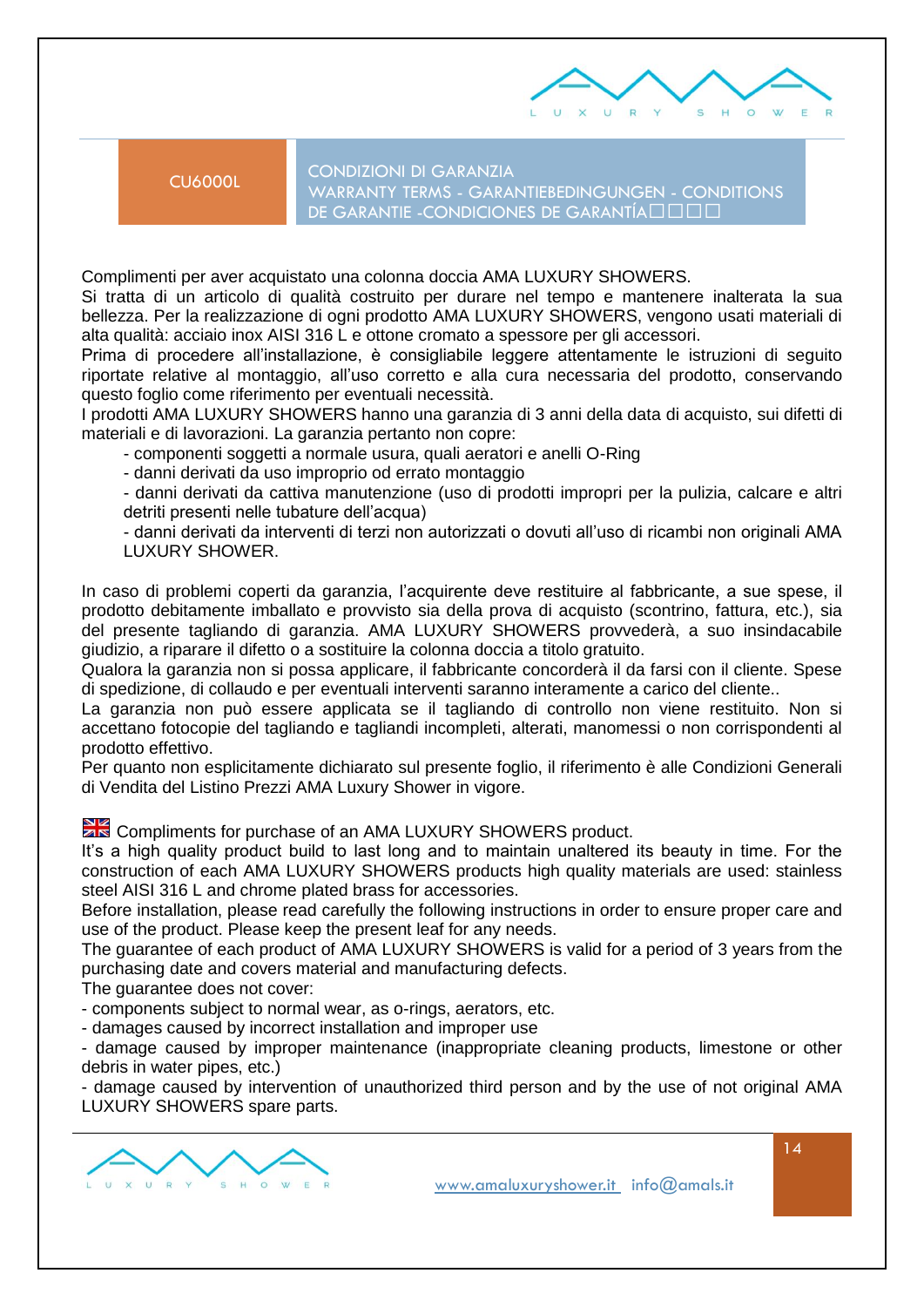

In case of problems covered by the present guarantee, the customer must return to the manufacturer at his own expense, the product well packaged together with purchase documents (invoice, receipt, etc.) and the present guarantee certificate. AMA LUXURY SHOWERS will then decide whether to repair or replace the product free of charge.

If the fault is not covered by the guarantee, the manufacturer will agree with the customer what must be done. All expenses, as transport, testing cost, repair cost will at customer's charge.

The guarantee is not valid if the present certificate is not returned together with the product. Photocopied, damaged, incomplete, altered certificate or certificates not belonging to the returned item won't be accepted.

For all matters not explicitly declared on the present leaf, the reference is to the General Sales Condition enclosed to the AMA LUXURY SHOWERS price list in force.

Herzliche Glückwunsche zum Kauf eines Produktes AMA LUXURY SHOWERS.

Es ist ein hochwertiges Produkt gebaut, um in der Zeit zu dauern und seine Schönheit intakt bewahren. Für die Erstellung jeder Produkte AMA LUXURY SHOWERS verwendet man nur hochwertigen Materialien: Edelstahl AISI 316 und verchromtes Messing für die Zubehöre.

Bevor Installation sollt man sorgfältig lesen die folgenden Hinweise zum Einbau, richtiger Anwendung und Pflege des Produktes, und diese Blatt als Bezug für jeden Bedarf halten.

Die AMA LUXURY SHOWERS Produkte haben eine Garantie von 3 Jahren ab Kaufdatum gegen Material-und Verarbeitungsfehler.

So ist die Garantie nicht gültig für

- Komponenten, die unterworfen der normalen Verschleiß sind, wie Lüfter und O-Ringe
- Schäden, die durch Missbrauch oder unsachgemäße Installation verursacht werden
- Schäden, die durch schlechte Wartung (Verwendung ungeeigneter Reinigungsmittel, Kalk und andere Bruchstücke in den Wasserröhre) verursacht warten
- Schäden, die durch Eingriffe Dritter nicht zugelassen oder durch die Verwendung von nicht originalen AMA LUXURYSHOWERS Ersatzteile verursacht werden.

Im Fall von Problemen durch die Garantie nicht abgedeckt, muss der Käufer an den Hersteller auf seine Kosten das Produkt ordnungsgemäß verpackt und mit dieser Garantiekarte und Kaufbeleg (Kassenzettel, Rechnung, etc.) ausgestattet zurücksenden, AMA LUXURY SHOWERS wird nach eigenem endgültigem Ermessen den Mangel reparieren oder das Produkt kostenlos auswechseln.

Wenn die Garantie nicht anwendbar ist, wird der Hersteller, was zu tun, mit dem Kunden vereinbaren. Versand- und Prüfungskosten und eventuelle Reparaturkosten werden völlig zu Last des Kunden sein.

Die Garantie gilt nicht, wenn diese Garantiekarte nicht zurückgegeben wird. Keine Fotokopien des Coupons und unvollständige, veränderte, manipulierte Gutscheine akzeptiert werden, sowie nicht entsprechende zu dem tatsächlichen Produkt.

Für das, was nicht explizit auf diesem Blatt festgestellt, verweist man auf die Allgemeinen Verkaufsbedingungen der Preisliste von AMA LUXURY SHOWERS in Kraft.

Félicitations pour l'achat d'un produit de AMA LUXURY SHOWERS.

Il s'agit d'un article de qualité, conçu pour durer et maintenir sa beauté intacte. Pour la réalisation de chaque produit AMA LUXURY SHOWERS sont utilisés des matériaux de haute qualité: acier inoxydable AISI 316 et laiton chromé à épaisseur pour les accessoires.

Avant l'installation, il faut lire attentivement les instructions suivantes concernant le montage, l'utilisation correcte et les soins nécessaires du produit, en conservant cette feuille de référence pour tous les besoins.